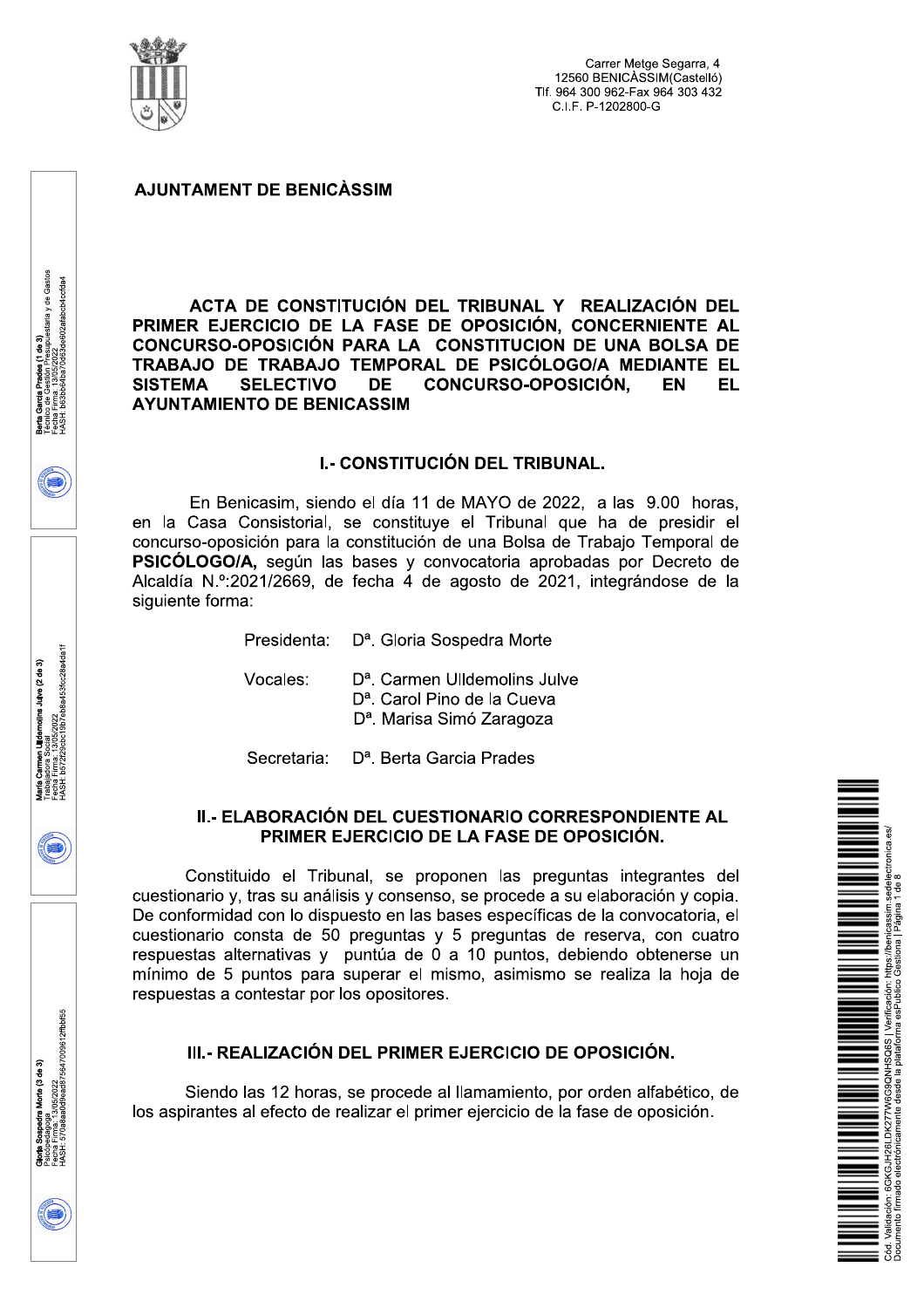

La relación de aspirantes presentados/as y no presentados/as, es la siguiente:

| N <sup>o</sup> | <b>APELLIDOS Y NOMBRE</b>          | <b>PRESENTADO/</b><br><b>NO PRESENTADO</b> |
|----------------|------------------------------------|--------------------------------------------|
|                | 1. ABION CUMBA, MÓNICA             | <b>PRESENTADA</b>                          |
|                | 2. AGUT CASANOVA, INES             | <b>PRESENTADA</b>                          |
|                | 3. ALCALA GARCÍA, MARÍA INMACULADA | <b>PRESENTADA</b>                          |
|                | 4. ARMENGOL SANZ, ANA              | <b>NO PRESENTADA</b>                       |
|                | 5. ARNAU MONTAÑES, MARÍA LIDÓN     | <b>NO PRESENTADA</b>                       |
|                | 6. ASIN BLAY, MARIOLA              | <b>PRESENTADA</b>                          |
|                | 7. BALLESTER CASINO, ALEJANDRA     | <b>PRESENTADA</b>                          |
|                | 8. BARBERA BUESO, ANA MARÍA        | <b>NO PRESENTADA</b>                       |
|                | 9. BEA VERDU, MARÍA BELEN          | <b>NO PRESENTADA</b>                       |
|                | 10 BERGON FERRANDIS, ANDREA        | <b>NO PRESENTADA</b>                       |
|                | 11 BLASCO PEÑA, RAQUEL             | <b>NO PRESENTADA</b>                       |
|                | 12 BRIONES ILLANA, PEDRO J.        | <b>NO PRESENTADO</b>                       |
|                | 13 CARRATALA ESTELLES, JUAN        | <b>NO PRESENTADO</b>                       |
|                | 14 CASSA MAIMO, CRISTINA           | <b>NO PRESENTADA</b>                       |
|                | 15 CHIVA BEDRINA, SARA             | <b>PRESENTADA</b>                          |
|                | 16 CLAROS VILAR, MARÍA MERCEDES    | <b>NO PRESENTADA</b>                       |
|                | 17 COLLET NIETO, MARÍA             | <b>NO PRESENTADA</b>                       |
|                | 18 DE LA TORRE GRAU, MARÍA         | <b>PRESENTADA</b>                          |
|                | 19 DOMÍNGUEZ HERRANDO, ANDREA      | <b>PRESENTADA</b>                          |
|                | 20 EDO FLOR, MERCEDES              | <b>PRESENTADA</b>                          |
|                | 21 FERRER ASENCIO, CLAUDIA         | <b>PRESENTADA</b>                          |
|                | 22 FERRO JUAREZ, PATRICIA          | <b>NO PRESENTADA</b>                       |
|                | 23 FLORES COUCE, MIGUEL            | <b>NO PRESENTADO</b>                       |
|                | 24 GARCÍA RODRÍGUEZ, CAROLINA      | <b>NO PRESENTADA</b>                       |
|                | 25 GIL VILLARREAL, MARÍA ISABEL    | <b>PRESENTADA</b>                          |
|                | 26 GONZALEZ SILES, PABLO           | <b>NO PRESENTADO</b>                       |

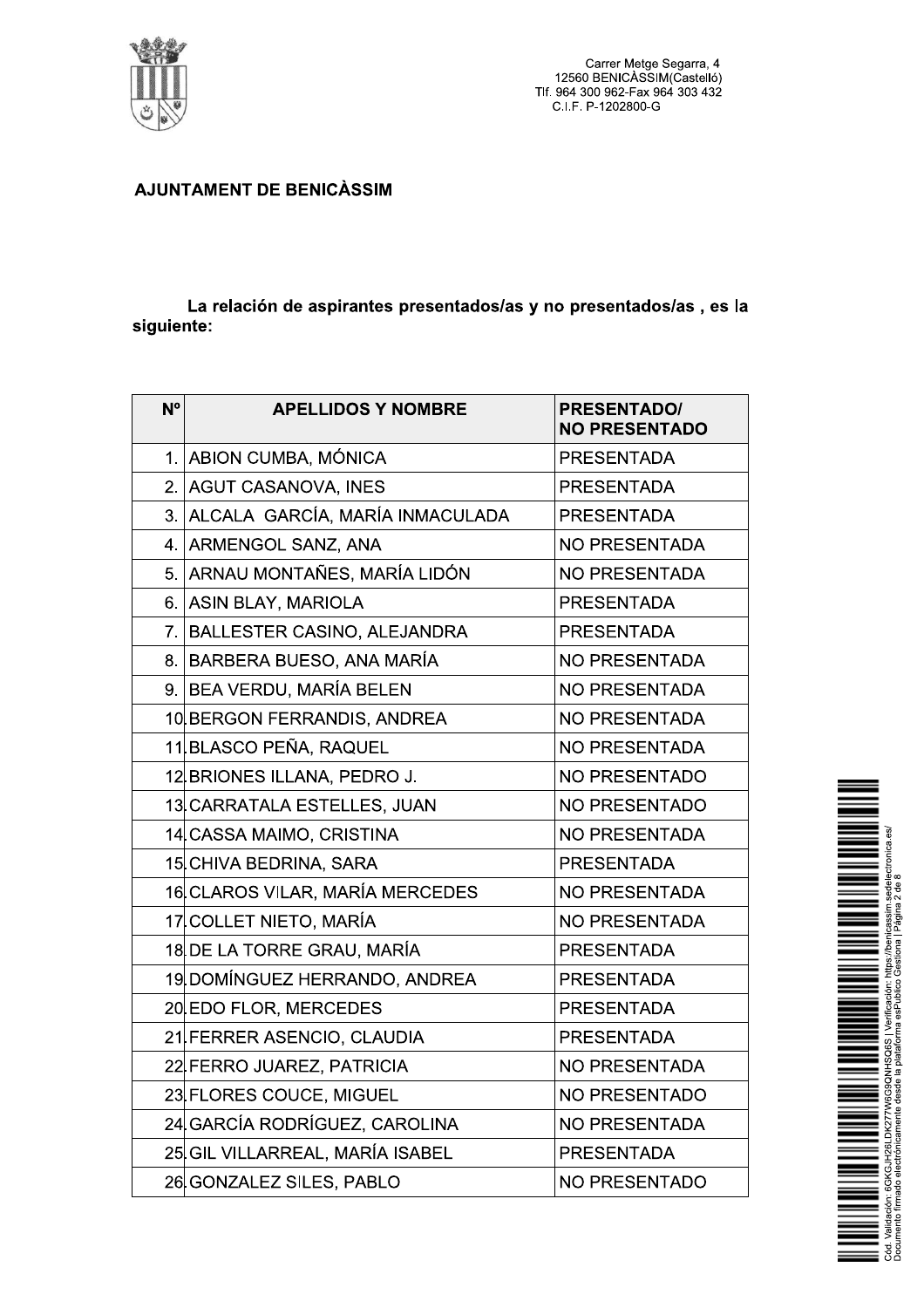

Carrer Metge Segarra, 4<br>12560 BENICÀSSIM(Castelló)<br>Tlf. 964 300 962-Fax 964 303 432<br>C.I.F. P-1202800-G

# **AJUNTAMENT DE BENICÀSSIM**

| 27 GUINOT ARTERO, CARME             | <b>PRESENTADA</b>    |
|-------------------------------------|----------------------|
| 28 HARABAGIU, DANA FLAVIA           | <b>PRESENTADA</b>    |
| 29 HERRERO AGUADO, SHEILA           | <b>PRESENTADA</b>    |
| 30 JUAN SERRANO, GLORIA             | <b>NO PRESENTADA</b> |
| 31 LAFUENTE CASTELLANO, ESTHER M.   | <b>PRESENTADA</b>    |
| 32 LOPEZ NUÑEZ, ALFONSO             | <b>NO PRESENTADO</b> |
| 33 MARQUEZ EDO, LAURA               | <b>NO PRESENTADA</b> |
| 34 MARTÍNEZ SORIANO, ANA JULIA      | <b>NO PRESENTADA</b> |
| 35 MEGIAS CLAVIJO, JOSEFA           | <b>PRESENTADA</b>    |
| 36 MESEGUER SEBASTIA, YOLANDA       | <b>PRESENTADA</b>    |
| 37 NAPOLEÓN PANIAGUA, LAURA         | <b>PRESENTADA</b>    |
| 38 NEBOT GRESA, MARÍA LIDÓN         | <b>PRESENTADA</b>    |
| 39 PAREDES QUERO, BLASA             | <b>NO PRESENTADA</b> |
| 40 PEREZ MIRALLES, MARTA            | <b>PRESENTADA</b>    |
| 41 PEREZ PASTOR, GEORGINA           | <b>NO PRESENTADA</b> |
| 42 PÉREZ RAMOS, LORENA              | <b>PRESENTADA</b>    |
| 43 PIQUER BARRACHINA, MARÍA BELEN   | <b>PRESENTADA</b>    |
| 44 PIRIS LLOPIS, ROCIO              | <b>NO PRESENTADA</b> |
| 45 PITARCH FERRERES, LORENA         | <b>NO PRESENTADA</b> |
| 46 PONCE GARCÍA, ANA BELEN          | <b>NO PRESENTADA</b> |
| 47 PRIETO PRATS, MARÍA ISABEL       | <b>PRESENTADA</b>    |
| 48 PUERTAS CUESTAS, MARÍA DEL VALLE | <b>NO PRESENTADA</b> |
| 49 RAMON BERNAT, TERESA             | <b>PRESENTADA</b>    |
| 50 RAMON GIL, MARÍA                 | <b>PRESENTADA</b>    |
| 51 REGAL QUILEZ, RAQUEL             | <b>NO PRESENTADA</b> |
| 52 RODRÍGUEZ JIMÉNEZ, MARTA         | <b>NO PRESENTADA</b> |
| 53 ROJAS RODRÍGUEZ, SANDRA          | <b>NO PRESENTADA</b> |
| 54 ROMAN, SIMONA FLORIANA           | <b>NO PRESENTADA</b> |
| 55 SALVADOR REQUENA, MARTA          | <b>PRESENTADA</b>    |
| 56 SANCHEZ MIRALLES, MARTA          | <b>PRESENTADA</b>    |
| 57 SANCHEZ REOLID, PAMELA           | <b>PRESENTADA</b>    |

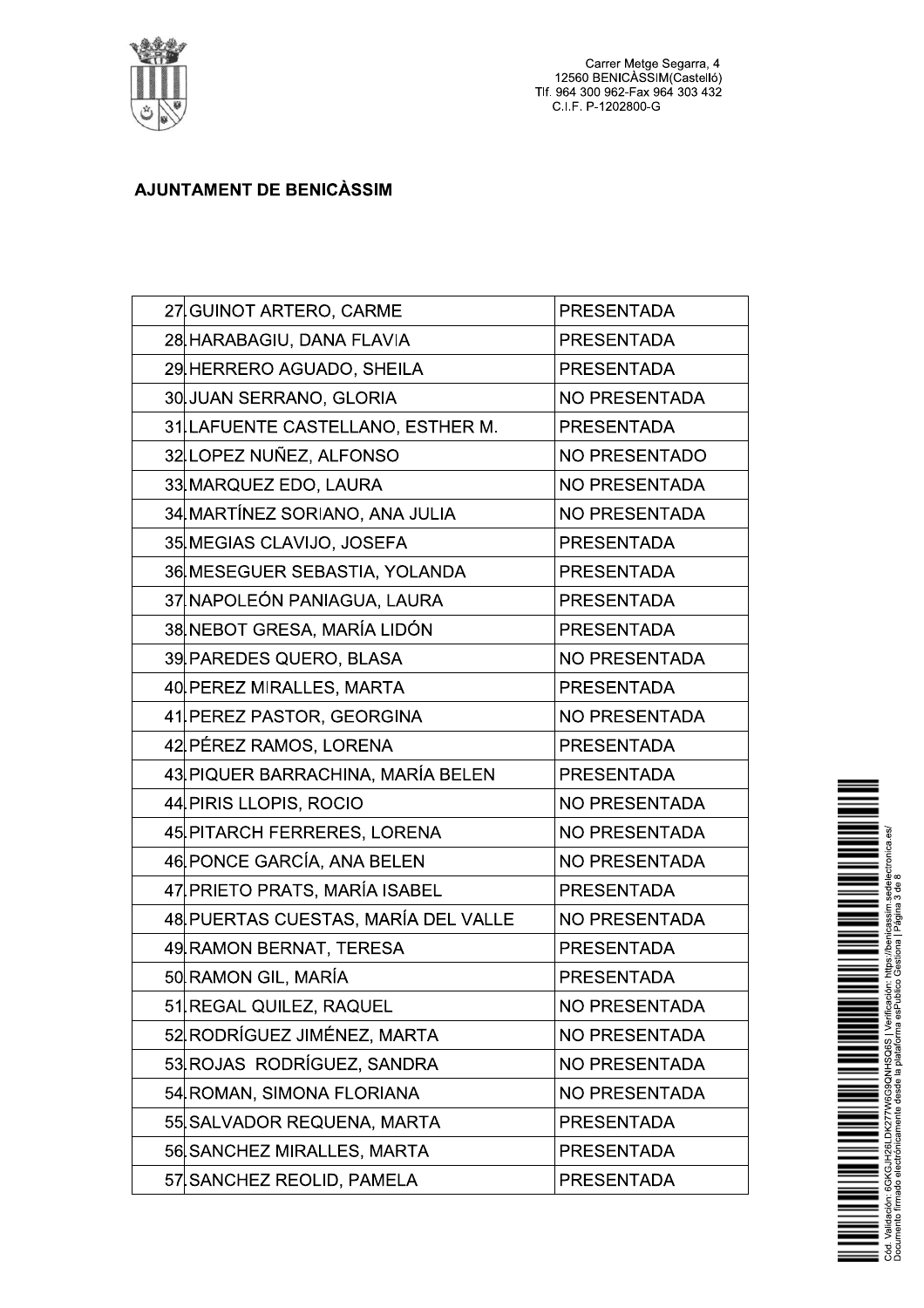

|  |                                     | Carrer Metge Segarra, 4<br>12560 BENICÀSSIM(Castelló)<br>Tlf. 964 300 962-Fax 964 303 432<br>C.I.F. P-1202800-G |  |
|--|-------------------------------------|-----------------------------------------------------------------------------------------------------------------|--|
|  | <b>AJUNTAMENT DE BENICÀSSIM</b>     |                                                                                                                 |  |
|  |                                     |                                                                                                                 |  |
|  |                                     |                                                                                                                 |  |
|  | 58 SIMÓ CASAÑ, MARÍA PILAR          | <b>NO PRESENTADA</b>                                                                                            |  |
|  | 59 SOLIVA RENAU, MARÍA DESAMPARADOS | <b>PRESENTADA</b>                                                                                               |  |
|  | 60 SORIANO MARTI, BLANCA            | <b>PRESENTADA</b>                                                                                               |  |
|  | 61 VALERO GUIU, MARÍA               | <b>NO PRESENTADA</b>                                                                                            |  |
|  | 62 VALOR VISVIKIS, ARTEMIS          | <b>NO PRESENTADA</b>                                                                                            |  |
|  | 63 VICIANO SALVADOR, ALBA           | <b>PRESENTADA</b>                                                                                               |  |
|  | 64 VILLACH ALONSO, MARÍA            | <b>NO PRESENTADA</b>                                                                                            |  |

Con anterioridad al inicio del ejercicio, por el Tribunal se describe en que consiste el ejercicio a realizar, explicando la metodología del examen, así commo las instrucciones oportunas para posibilitar su corrección anonima.

El tiempo establecido, de conformidad con las bases aprobadas para la realización del ejercicio queda establecido en 75 minutos, siendo las 12,25 horas  $s$ e fija las 13,40 noras, como límite para su finalización.

# IV.- PLANTILLA DE CORRECCIÓN

Para la corrección del cuestionario se han considerado respuestas acertadas las siguientes:

# EXAMEN:

|          | del cuestionario se han considerado respuestas |   |                                                                                                                                                                                               |
|----------|------------------------------------------------|---|-----------------------------------------------------------------------------------------------------------------------------------------------------------------------------------------------|
|          |                                                |   |                                                                                                                                                                                               |
| $1 - B$  | 26.-B                                          | È |                                                                                                                                                                                               |
| $2 - B$  | $27 - D$                                       |   |                                                                                                                                                                                               |
| $3 - D$  | 28.-B                                          |   |                                                                                                                                                                                               |
| $4 - B$  | 29.-D                                          |   |                                                                                                                                                                                               |
| $5 - A$  | $30 - C$                                       |   |                                                                                                                                                                                               |
| $6 - B$  | $31 - D$                                       |   |                                                                                                                                                                                               |
| $7 - B$  | 32.-D                                          |   |                                                                                                                                                                                               |
| $8 - C$  | $33 - C$                                       |   |                                                                                                                                                                                               |
| $9 - D$  | 34.-B                                          |   |                                                                                                                                                                                               |
| $10 - C$ | $35.-B$                                        |   |                                                                                                                                                                                               |
| $11 - B$ | $36.-B$                                        |   |                                                                                                                                                                                               |
|          |                                                |   | Cód. Validación: 6GKGJH26LDK277W6G9QNHSQ6S   Verificación: https://benicassim.sedelectronica.es/<br>Documento firmado electrónicamente desde la plataforma esPublico Gestiona   Página 4 de 8 |
|          |                                                |   |                                                                                                                                                                                               |
|          |                                                |   |                                                                                                                                                                                               |

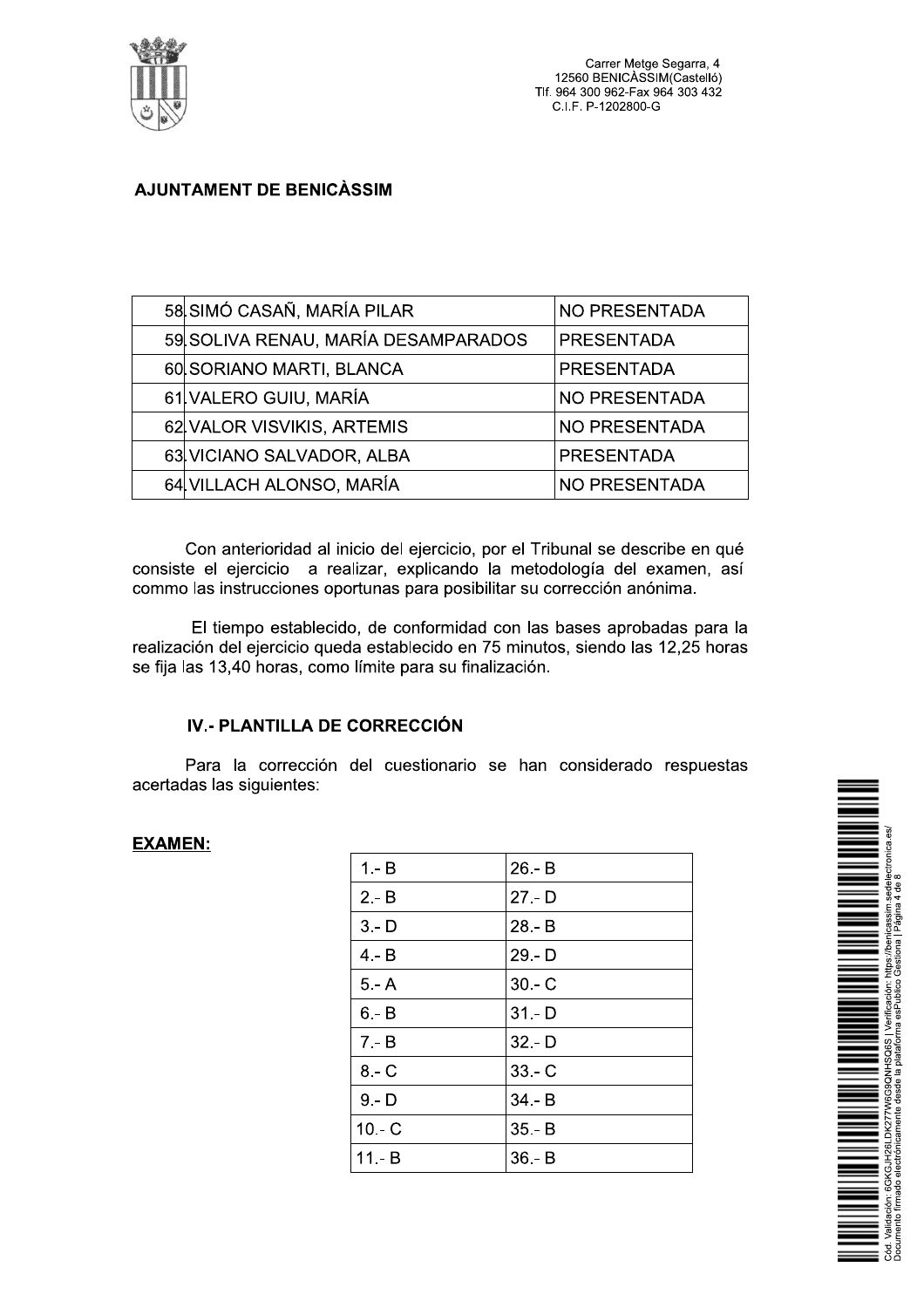

Carrer Metge Segarra, 4 12560 BENICASSIM(Castelló) Tlf. 964 300 962-Fax 964 303 432 C.I.F. P-1202800-G

## **AJUNTAMENT DE BENICÀSSIM**

| $12 - C$ | $37 - A$ |
|----------|----------|
| $13 - B$ | $38 - D$ |
| $14 - A$ | $39 - A$ |
| $15 - D$ | $40 - D$ |
| 16 - D   | $41 - A$ |
| $17 - B$ | $42 - A$ |
| $18 - B$ | $43 - C$ |
| $19 - D$ | 44.- B   |
| $20 - C$ | 45.-D    |
| $21 - D$ | $46 - A$ |
| $22 - C$ | $47 - D$ |
| $23 - A$ | 48.-D    |
| $24 - A$ | 49.- A   |
| $25 - D$ | $50 - D$ |

#### **RESERVA:**

| $51 - B$ |  |
|----------|--|
| $52 - A$ |  |
| $53 - A$ |  |
| $54 - A$ |  |
| $55 - B$ |  |
|          |  |

Finalizado el ejercicio, en presencia de las 4 últimas opositoras en entregar el cuestionario, se procede a la numeración de los sobres, garantizando así la objetividad y el anonimato de la corrección.

 $V -$ CORRECIÓN DE LOS EJERCICIOS CORRESPONDIENTES A LA PRIMERA FASE DE LA OPOSICIÓN, PUNTACIÓN DE LOS EJERCICIOS, LISTADO DE NOTAS Y PLAZO A LOS ASPIRANTES PARA POSIBLES **IMPUGNACIONES.** 

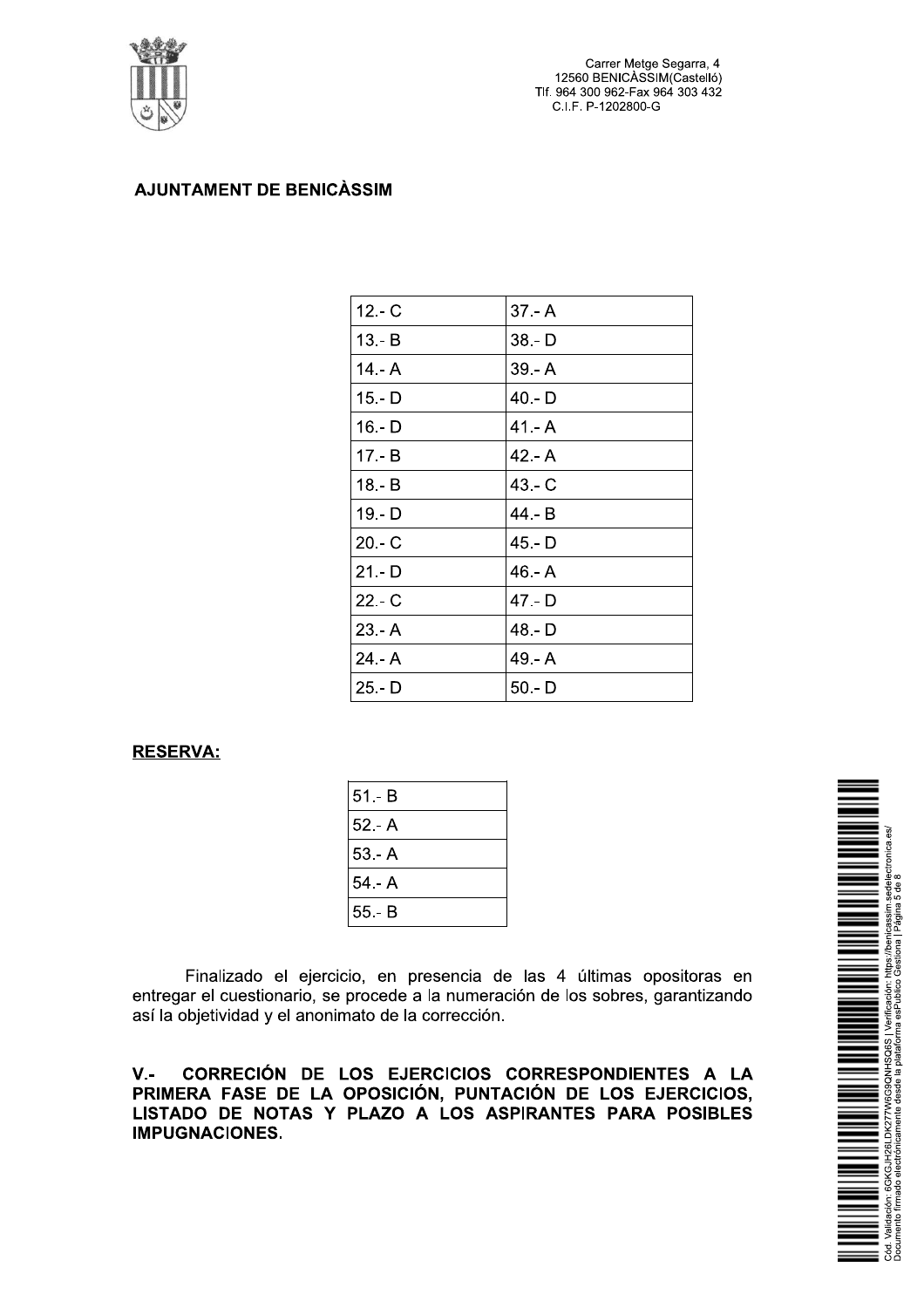

Por el Tribunal, siendo las 14 horas, se procede a la corrección del primer ejercicio, procediendo a la apertura de los sobres grandes y puntuando el ejercicio realizado, terminada la corrección de los examenes y ante la funcionaria del Ayuntamiento, con iniciales A.LL.S., por la Secretaria del Tribunal, se procede a abrir los sobres pequeños en el que consta el nombre de las opositoras, siendo los resultados obtenidos por las opositoras los siguientes:

| <b>NOMBRE</b>                                |    | Correctas   Incorrectas | <b>No</b><br>contestada | <b>NOTA</b><br><b>PRIMER</b><br><b>EJERCICIO</b> |
|----------------------------------------------|----|-------------------------|-------------------------|--------------------------------------------------|
| ABION CUMBA, MÓNICA                          | 31 | 6                       | 13                      | 5,80                                             |
| AGUT CASANOVA, INÉS                          | 26 | 8                       | 16                      | 4,66                                             |
| ALCALÁ GARCÍA, MARÍA<br><b>INMACULADA</b>    | 28 | 15                      | $\overline{7}$          | 4,60                                             |
| ASIN BLAY, MARIOLA                           | 26 | 23                      | $\mathbf{1}$            | 3,66                                             |
| <b>BALLESTER CASINO,</b><br><b>ALEJANDRA</b> | 34 | $\overline{4}$          | 12                      | 6,53                                             |
| CHIVA BEDRINA, SARA                          | 33 | 5                       | 12                      | 6,26                                             |
| DE LA TORRE GRAU, MARÍA                      | 35 | 11                      | $\overline{4}$          | 6,26                                             |
| DOMÍNGUEZ HERRANDO,<br><b>ANDREA</b>         | 37 | 12                      | 1                       | 6,60                                             |
| EDO FLOR, MERCEDES                           | 27 | 6                       | 17                      | 5,00                                             |
| FERRER ASENCIO, CLAUDIA                      | 29 | 6                       | 15                      | 5,40                                             |
| GIL VILLARREAL, MARÍA<br><b>ISABEL</b>       | 35 | 5                       | 10                      | 6,66                                             |
| <b>GUINOT ARTERO, CARME</b>                  | 35 | 9                       | 6                       | 6,40                                             |
| HARABAGIU, DANA FLAVIA                       | 29 | 15                      | 6                       | 4,80                                             |
| HERRERO AGUADO, SHEILA                       | 29 | 16                      | 5                       | 4,73                                             |
| LAFUENTE CASTELLANO,<br><b>ESTHER M.</b>     | 28 | 9                       | 13                      | 5,00                                             |
| MEGIAS CLAVIJO, JOSEFA                       | 36 | 11                      | 3                       | 6,46                                             |
| MESEGUER SEBASTIA,<br><b>YOLANDA</b>         | 34 | 9                       | $\overline{7}$          | 6,20                                             |
| NAPOLEÓN PANIAGUA, LAURA                     | 33 | 15                      | $\overline{2}$          | 5,60                                             |
| NEBOT GRESA, MARÍA LIDÓN                     | 36 | 6                       | 8                       | 6,80                                             |
| PEREZ MIRALLES, MARTA                        | 37 | 9                       | $\overline{4}$          | 6,80                                             |
| PÉREZ RAMOS, LORENA                          | 31 | 9                       | 10                      | 5,60                                             |

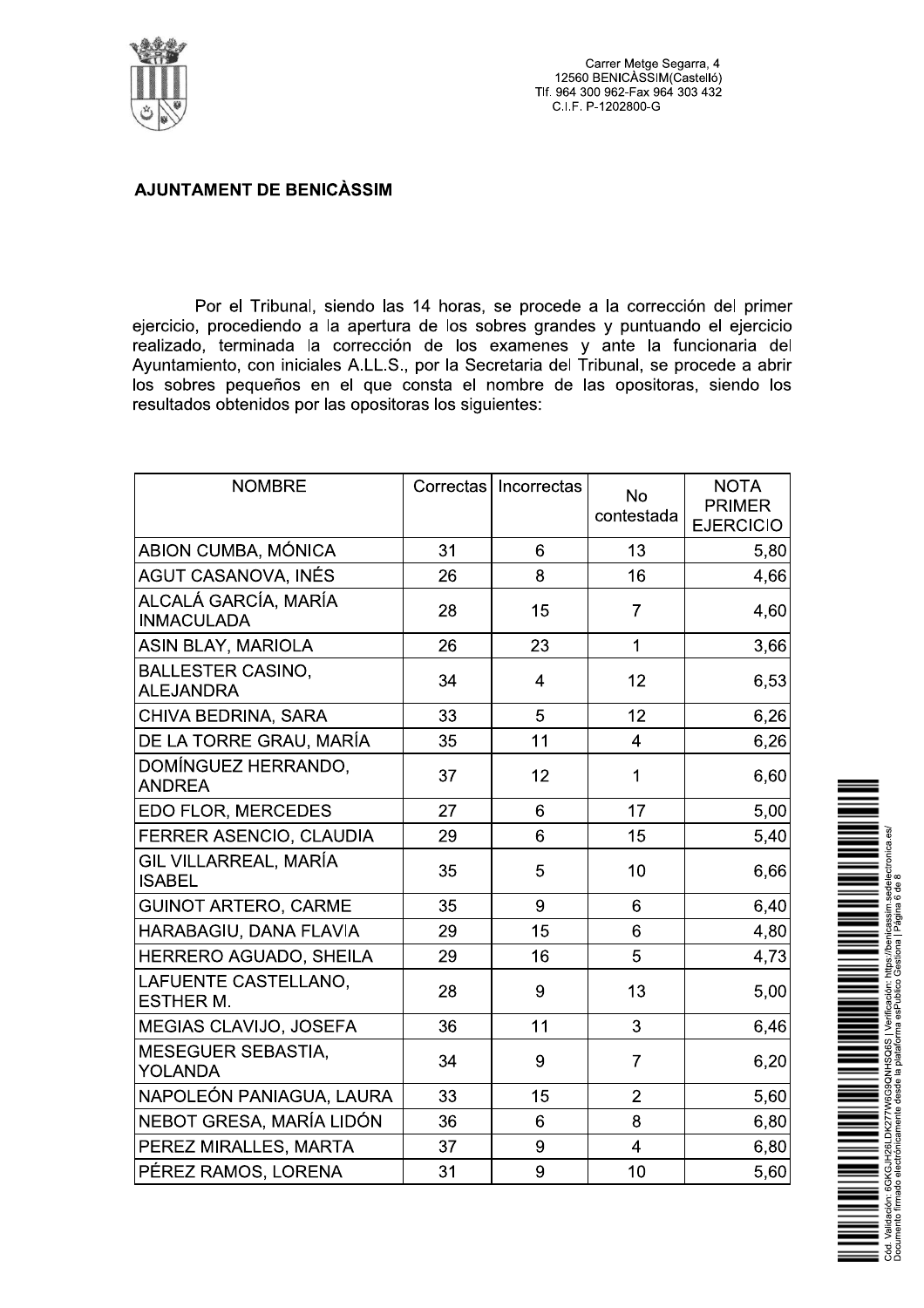

| PIQUER BARRACHINA, MARÍA<br><b>BELEN</b>   | 38 | 3  | 9  | 7,40 |
|--------------------------------------------|----|----|----|------|
| PRIETO PRATS, MARÍA ISABEL                 | 27 | 17 | 6  | 4,26 |
| RAMON BERNAT, TERESA                       | 27 | 20 | 3  | 4,06 |
| RAMON GIL, MARÍA                           | 35 | 11 | 4  | 6,26 |
| <b>SALVADOR REQUENA, MARTA</b>             | 34 | 5  | 11 | 6,46 |
| <b>SANCHEZ MIRALLES, MARTA</b>             | 32 | 14 | 4  | 5,46 |
| SANCHEZ REOLID, PAMELA                     | 15 | 21 | 14 | 1,60 |
| SOLIVA RENAU, MARÍA<br><b>DESAMPARADOS</b> | 34 | 2  | 14 | 6,66 |
| SORIANO MARTI, BLANCA                      | 26 | 12 | 12 | 4,40 |
| VICIANO SALVADOR, ALBA                     | 22 | 19 | 9  | 3,13 |

De conformidad con las Bases específicas que rigen el presente concursooposición se procede a publicar en la web municipal (www.benicassim.es) y en el Tablón de Anuncios del Ayuntamiento la corrección del cuestionario, otorgándose un plazo de tres días hábiles a los aspirantes para posibles impugnaciones de preguntas/respuestas del cuestionario.

#### VI.- FECHA DE REALIZACION DEL SEGUNDO EJERCICIO DE LA OPOSICIÓN.

A la vista de los resultados anteriores, se emplaza a las opositoras que han superado el primer ejercicio, para la realización del segundo ejercicio de la fase de oposición consistente en la resolución por escrito de dos supuestos prácticos relacionados con los contenidos del temario, aunque no se atengan a epígrafes concretos del mismo, relativos a las tareas propias de las funciones asignadas al puesto, propustos por el Tribunal, para lo que deberán personarse en la Casa de la Cultura (frente Ayuntamiento) el martes día 24 de MAYO, a las 9:00 horas.

Y en prueba de conformidad con lo arriba dicho, finalizado el acto en el día de a las 15,30 horas, suscriben esta Acta, los miembros del Tribunal, firmando hov. conmigo el Secretario, lo que hago constar a los efectos legales procedentes.

Firmado por CAROLINA PINO DE LA CUEVA - $NIF:***9900**$ el día

Benicassim, con fecha al margen **DOCUMENTO FIRMADO ELECTRONICAMENTE** 

M<sup>a</sup>Luisa Simó Zaragoza, 06/08/2021 Psicóloga